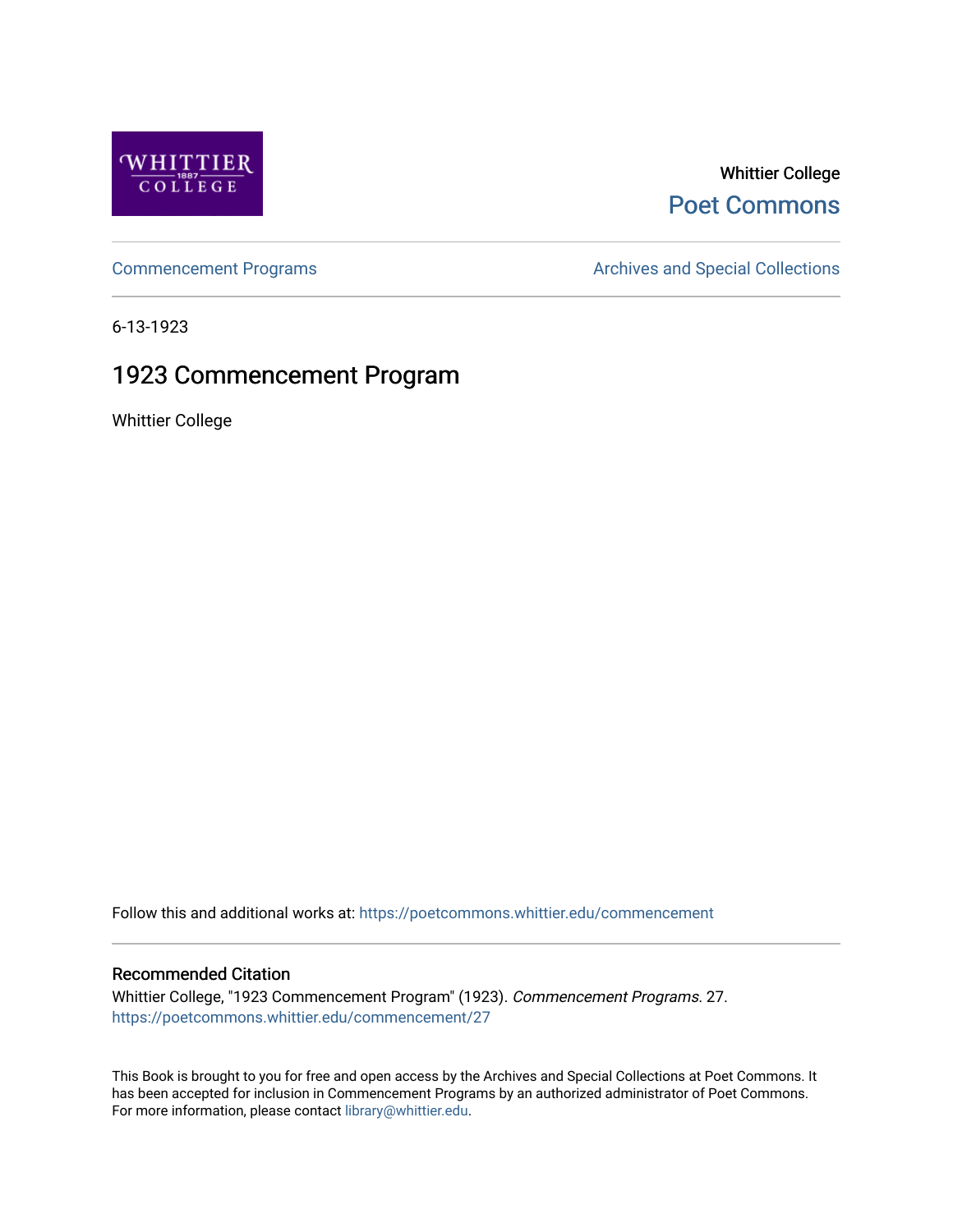# **TWENTIETH** Annual Commencement Of Whittier College

Whittier, California, June 13, 1923  $5:30$  P.M.

**AMPHITHEATER** 

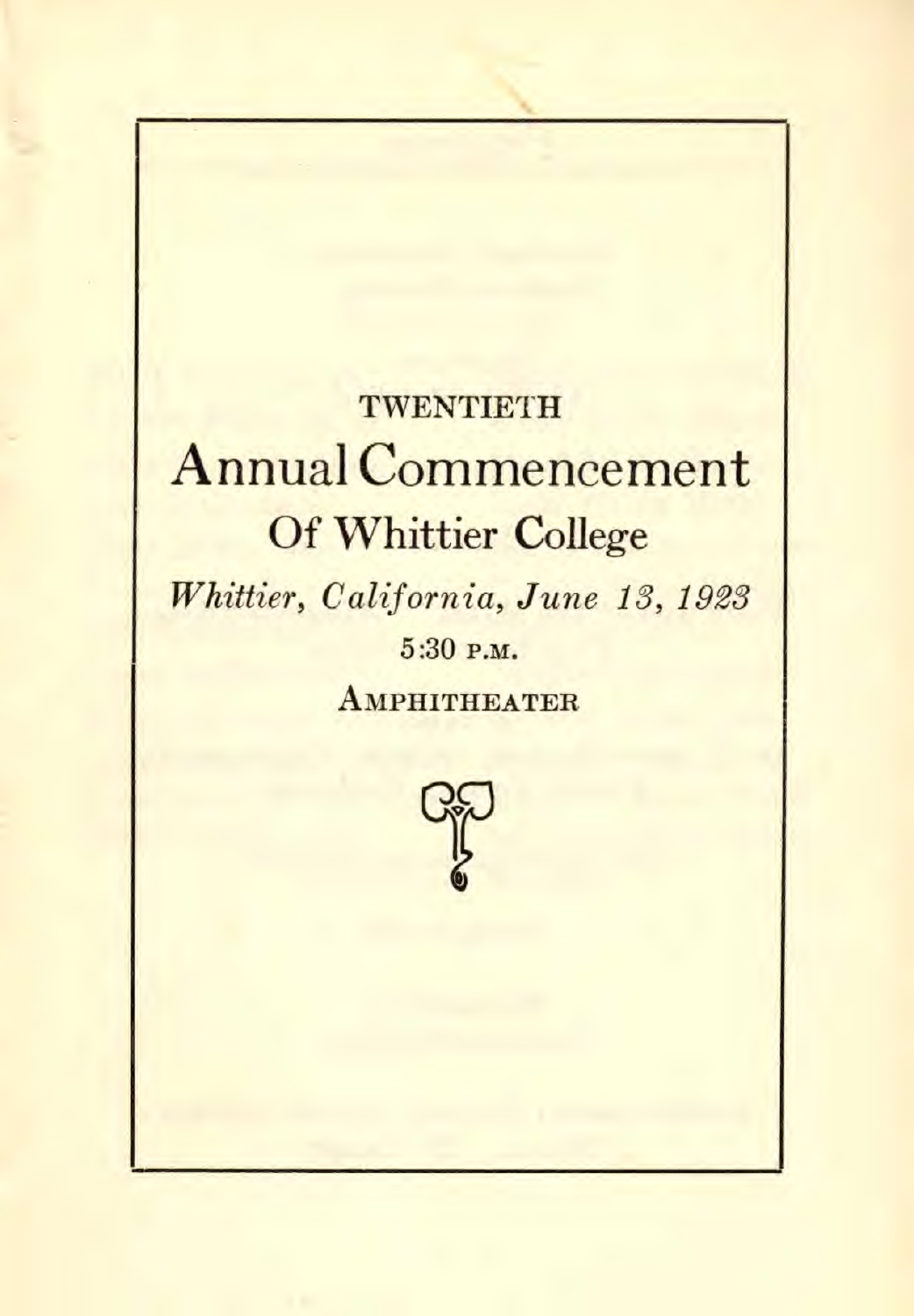### Program

ACADEMIC PROCESSION (Audience Standing)

**DOXOLOGY** (Audience Standing)

SCRIPTURE READING

#### PRAYER

Violin Solo—"AVE MARIA" Wilhelmja- Schubert FAYE GOOCH HAZZARD

#### **ADDRESS**

Dr. Luther Freeman, Pilgrim Congregational Church, Pomona, California

THE CONFERRING OF DEGRESS

**BENEDICTION** 

**RECESSIONAL** (Audience Standing)

COMMENCEMENT DINNER, FRIENDS CHURCH 7:00 P.M. (By TICKET)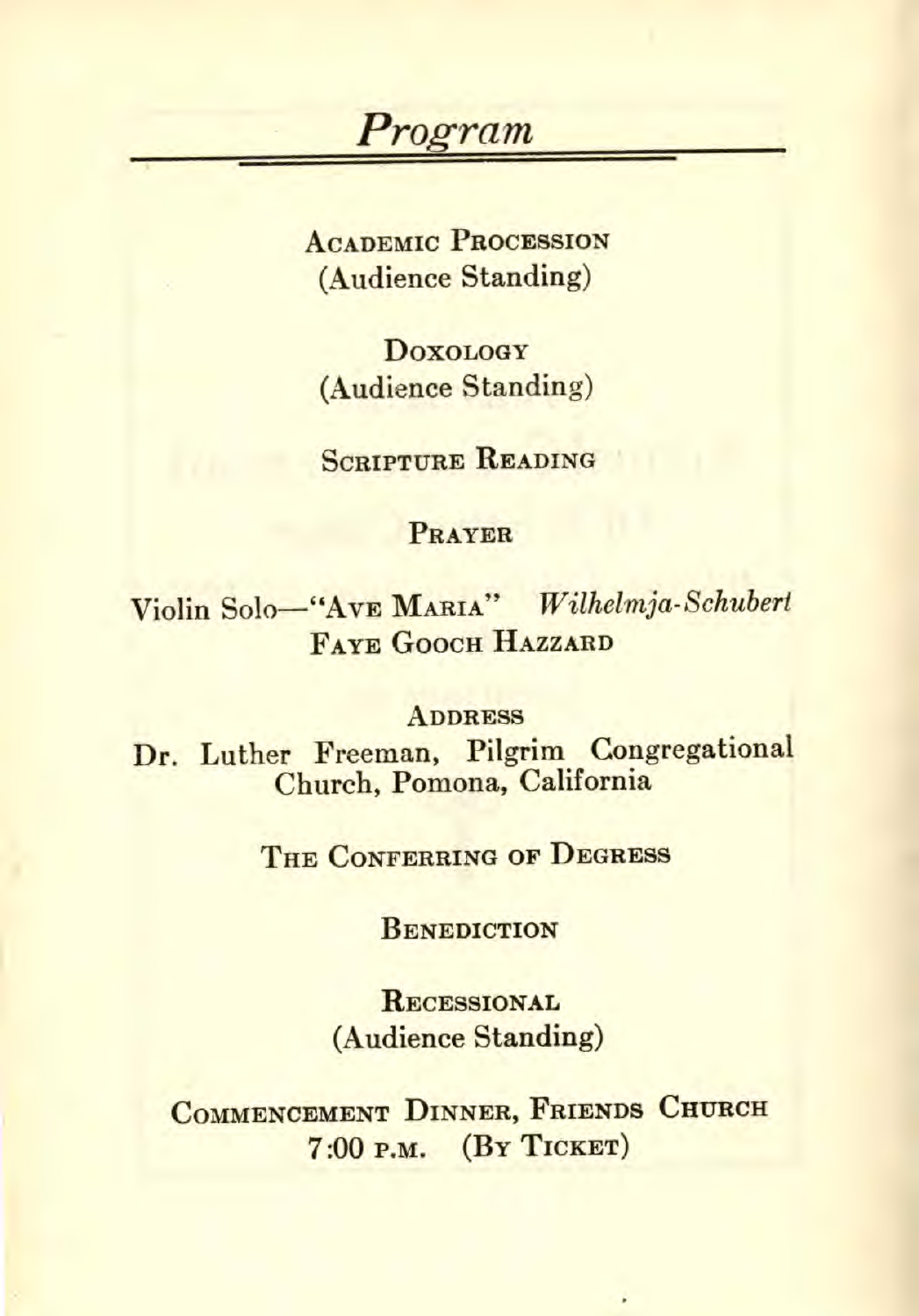### CLASS OF 1923

Harry Brownson, Jr. Merritt Talbot Burdg Clara May Crawford Leonidas Dodson Edith Lillian Elmore Florence Ford Lola Beatrice Hoffman Louise Hollingsworth Mildred Woodruff King John Frances Willard Kramar Mary Jessamyn West Myrtle Irene Marshburn Esther Emily Milhous Maud Estella Morris Luella Wilson Myers Robert Whitmore Myers Clarence Elmer Rayburn Elizabeth Reece Alberta Louise Smith Kathryn Miller Veale LowellGraft Burnight Kramar Frederick Bryant White Esther Lucille Lewis Margaret Carolyn White Ralph Waldo Woodard